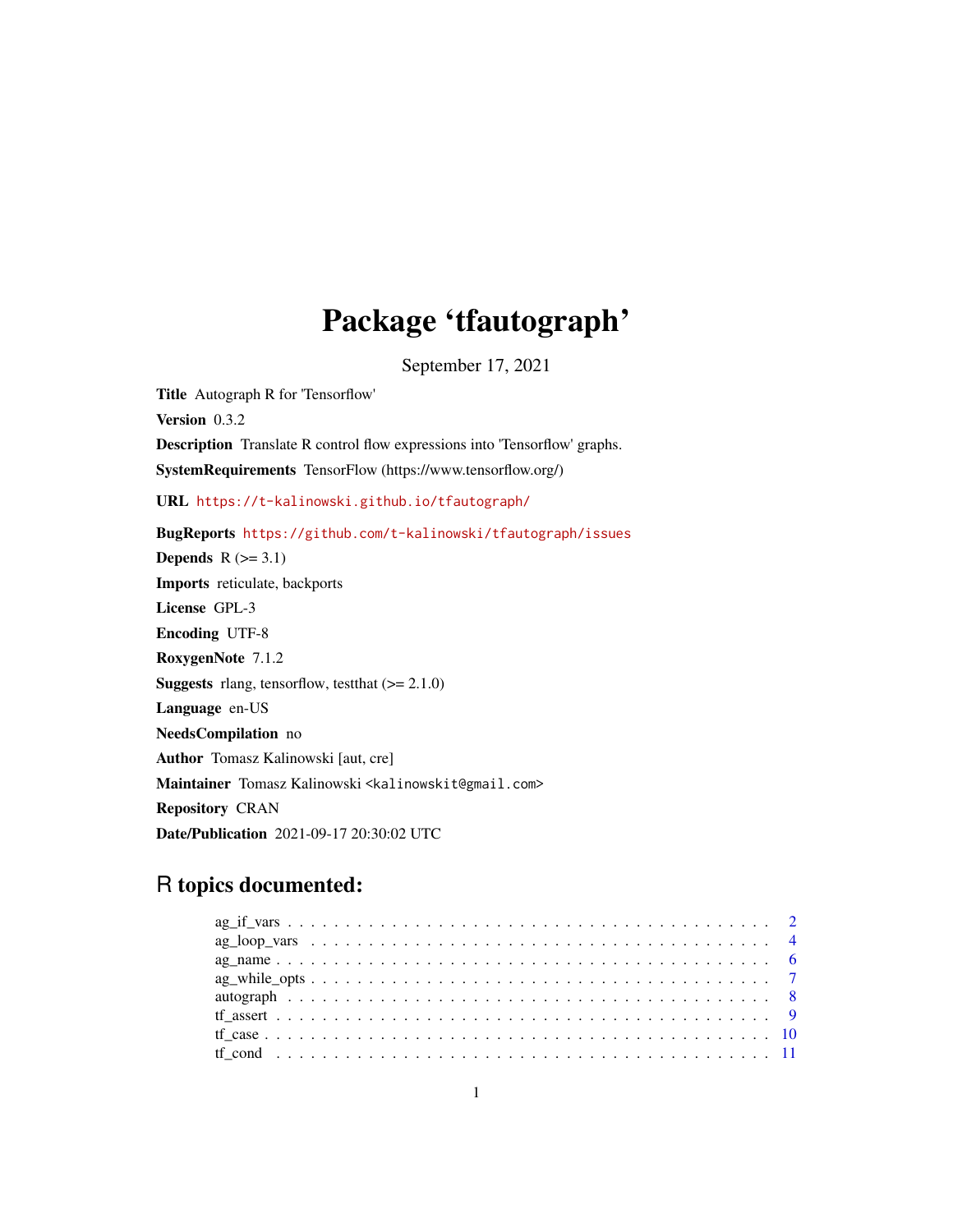# <span id="page-1-0"></span>2 ag\_if\_vars

ag\_if\_vars *Specify* tf.cond() *output structure when autographing* if

# Description

This function can be used to specify the output structure from tf.cond() when autographing an if statement. In most use cases, use of this function is purely optional. If not supplied, the if output structure is automatically built.

# Usage

```
ag_if_vars(
  ...,
 modified = list(),
 return = FALSE,undefs = NULL,
  control_flow = 0
)
```
# Arguments

| $\ddots$     | Variables modified by the tf.cond() node supplied as bare symbols like foo<br>or expressions using \$ e.g, foo\$bar. Symbols do not have to exist before the<br>autographed if so long as they are created in both branches.                                                                                                     |
|--------------|----------------------------------------------------------------------------------------------------------------------------------------------------------------------------------------------------------------------------------------------------------------------------------------------------------------------------------|
| modified     | Variables names supplied as a character vector, or a list of character vectors<br>if specifying nested complex structures. This is an escape hatch for the lazy<br>evaluation semantics of                                                                                                                                       |
| return       | logical, whether to include the return value the evaluated R expression in the<br>tf.cond(). if FALSE (the default), only the objects assigned in scope are cap-<br>tured.                                                                                                                                                       |
| undefs       | A bare character vector or a list of character vectors. Supplied names are ex-<br>ported as undefs in the parent frame. This is used to give a more informative<br>error message when attempting to access a variable that can't be balanced be-<br>tween branches.                                                              |
| control_flow | An integer, the maximum number of control-flow statements (break and/or<br>next) that will be captured in a single branch as part of the tf.cond(). Do not<br>count statements in loops that are dispatching to standard R control flow (e.g.,<br>don't count break statements in a for loop that is iterating over an R vector) |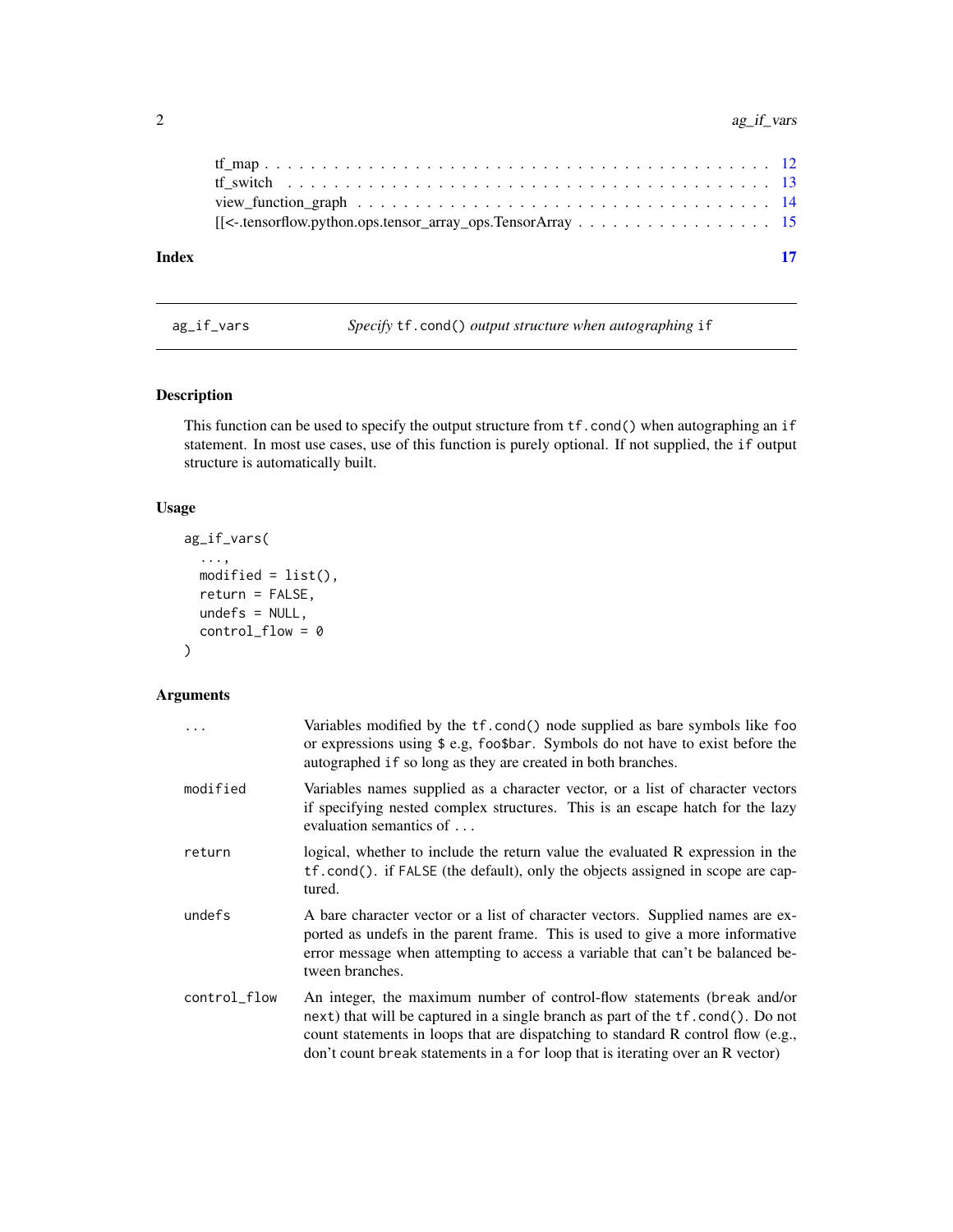#### Details

If the output structure is not explicitly supplied via  $ag_i f_\text{vars}()$ , then the output structure is automatically composed: The true and false branches of the expression are traced into concrete functions, then the output signature from the two branch functions are balanced. Balancing is performed by either fetching a variable from an outer scope or by reclassifying a symbol as an undef.

When dealing with complex composites (that is, nested structures where a modified tensor is part of a named list or dictionary), care is taken to prevent unnecessarily capturing other unmodified tensors in the structure. This is done by pruning unmodified tensors from the returned output structure, and then merging them back with the original object recursively. One limitation of the implementation is that lists must either be fully named with unique names, or not named at all, partially named lists or duplicated names in a list throw an error. This is due to the conversion that happens when going between python and R: named lists get converted to python dictionaries, which require that all keys are unique. Additionally, pruning of unmodified objects from an autographed if is currently only supported for named lists (python dictionaries). Unnamed lists or tuples are passed as is (e.g, no pruning and merging done), which may lead to unnecessarily bloat in the constructed graphs.

#### Value

NULL, invisibly

```
## Not run:
# these examples only have an effect in graph mode
# to enter graph mode easily we'll create a few helpers
ag <- autograph
# pass which symbols you expect to be modifed or created liks this:
ag_if_vars(x)
ag(if (y > 0) {
 x \le y * y} else {
 x < -y})
# if the return value from the if expression is important, pass `return = TRUE`
ag_if_vars(return = TRUE)
x \leftarrow ag(if(y > 0) y * y else y)# pass complex nested structures like this
x \le - list(a = 1, b = 2)
ag_if_vars(x$a)
ag(if(y > 0) {
 x$a \leftarrow y
})
# undefs are for mark branch-local variables
ag_if_vars(y, x$a, undef = "tmp_local_var")
```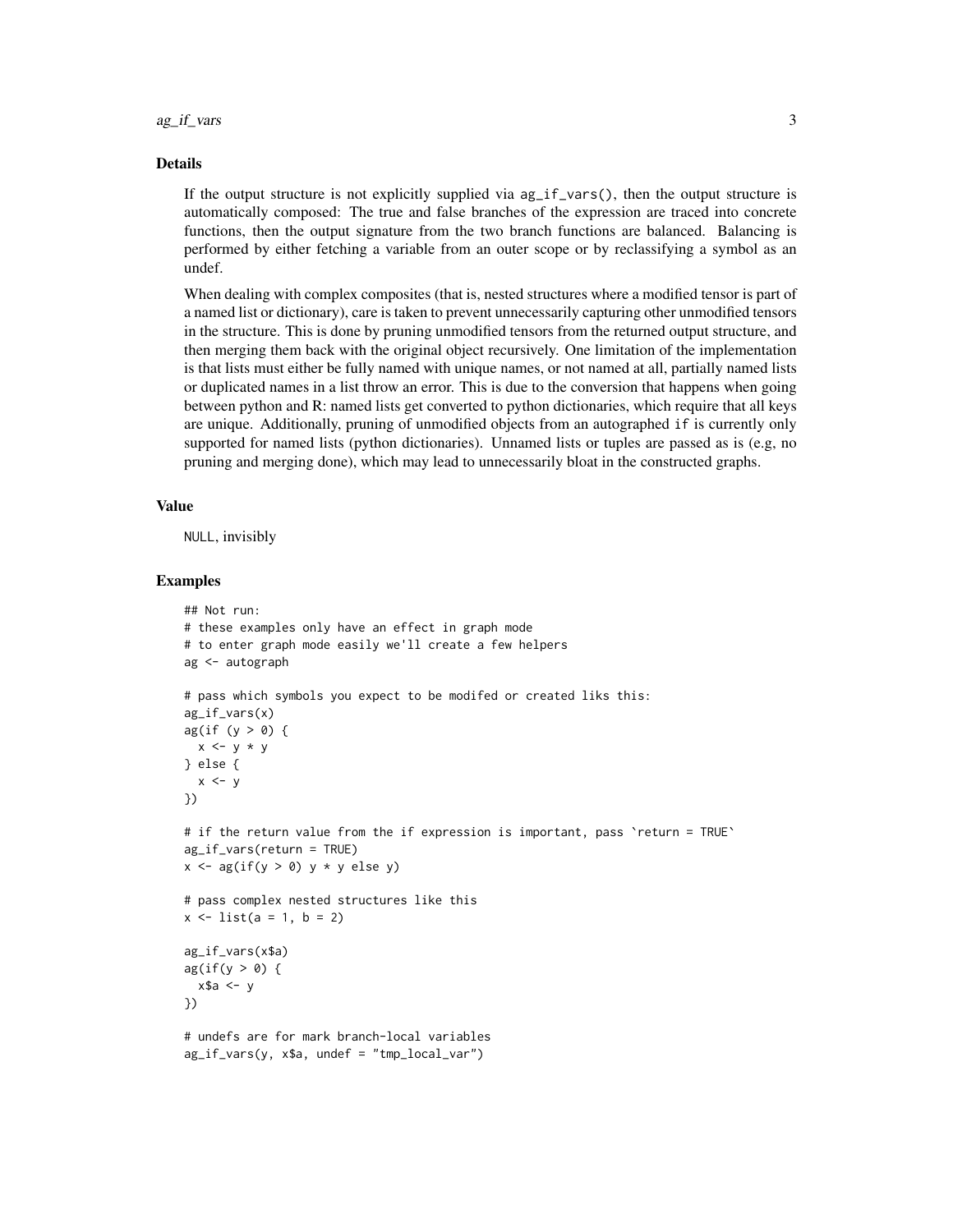```
ag(if(y > 0) {
 y \le -y * 100tmp_local_var <- y + 1
  x$a <- tmp_local_var
})
# supplying `undef` is not necessary, it exists purely as a way to supply a
# guardrail for defensive programming and/or to improve code readability
## modified vars can be supplied in `...` or as a named arg.
## these paires of ag_if_vars() calls are equivalent
ag_if_vars(y, x$a)
ag_i f_vars(modified = list("y", c("x", "a")))ag_if_vars(x, y, z)
ag_i f_vars(modified = c("x", "y", "z"))## control flow
# count number of odds between 0:10
ag({
 x < -10count <- 0
  while(x > 0) {
   ag_if_vars(control_flow = 1)
    if(x %% 2 == 0)
     next
    count <- count + 1
  }
})
## End(Not run)
```
<span id="page-3-1"></span>ag\_loop\_vars *Specify loop variables*

#### Description

This can be used to manually specify which variables are to be included explicitly as loop\_vars when autographing an expression into a  $tf$ .while\_loop() call, or the loop\_vars equivalent when building a dataset.reduce().

#### Usage

```
ag_loop_vars(
  ...,
 list = character(),
 include = character(),
 exclude = character(),undef = character()
)
```
<span id="page-3-0"></span>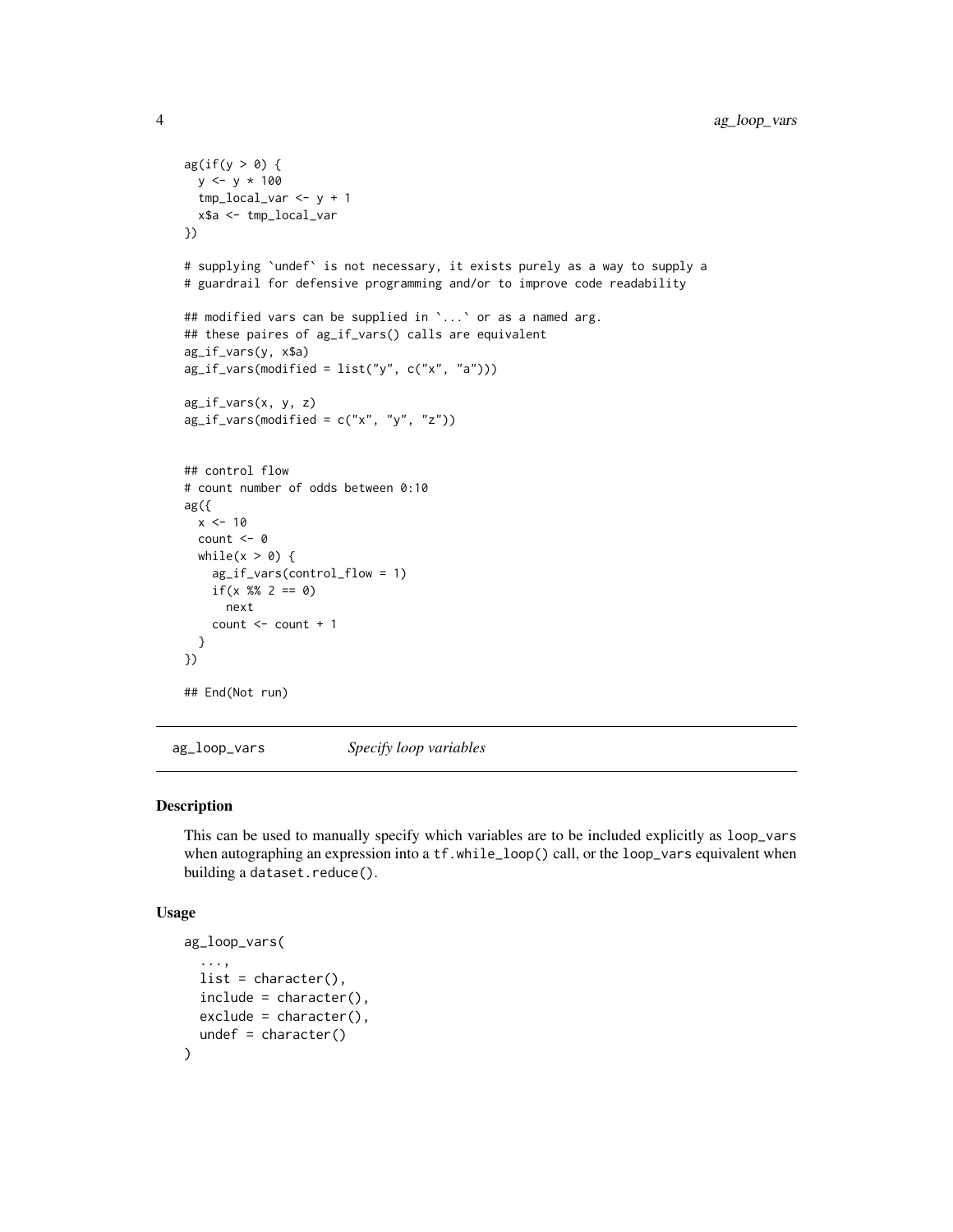# ag\_loop\_vars 5

#### Arguments

| $\cdots$               | Variables as bare symbol names                                                                                             |
|------------------------|----------------------------------------------------------------------------------------------------------------------------|
| list, include, exclude |                                                                                                                            |
|                        | optionally, the variable names as a character vector (use this as an escape hatch<br>from the  lazy evaluation semantics). |
| undef                  | character vector of symbols                                                                                                |

# Details

Use of this is usually not required as the loop variables are automatically inferred. Inference is done by statically looking through the loop body and finding the symbols that are the targets of the common assignment operators from base R  $(\leq, \leq)$ , from package:zeallot (% $\lt$ -% and %- $\gt$ %) and package: magrittr (% $\ll>$ %).

In certain circumstances, this approach may capture variables that are intended to be local variables only. In those circumstances it is also possible to specify them preceded with a -.

Note, the specified loop vars are expected to exist before the autographed expression, and a warning is issued otherwise (usually immediately preceding an error thrown when attempting to actually autograph the expression)

Only bare symbol names can be supplied as loop vars. In the future, support may be expanded to allow for nested complex composites (e.g., specifying variables that are nested within a more complex structure–passing ag\_loop\_vars(foo\$bar\$baz) is currently not supported.)

#### Value

the specified hint invisibly.

#### Note

The semantics of this function are inspired by base::rm()

#### Examples

```
## Not run:
i <- tf$constant(0L)
autograph({
  ag_loop_vars(x, i)
  while(x > 0) {
    if(x % 2 == 0)i \leftarrow i + 1L
    x \leq -x - 1}
})
```
## sometimes, a variable is infered to be a loop\_var unnecessarily. For example x <- tf\$constant(1:10)

# imagine x is left over in the current scope from some previous calculations # It's value is not important, but it exists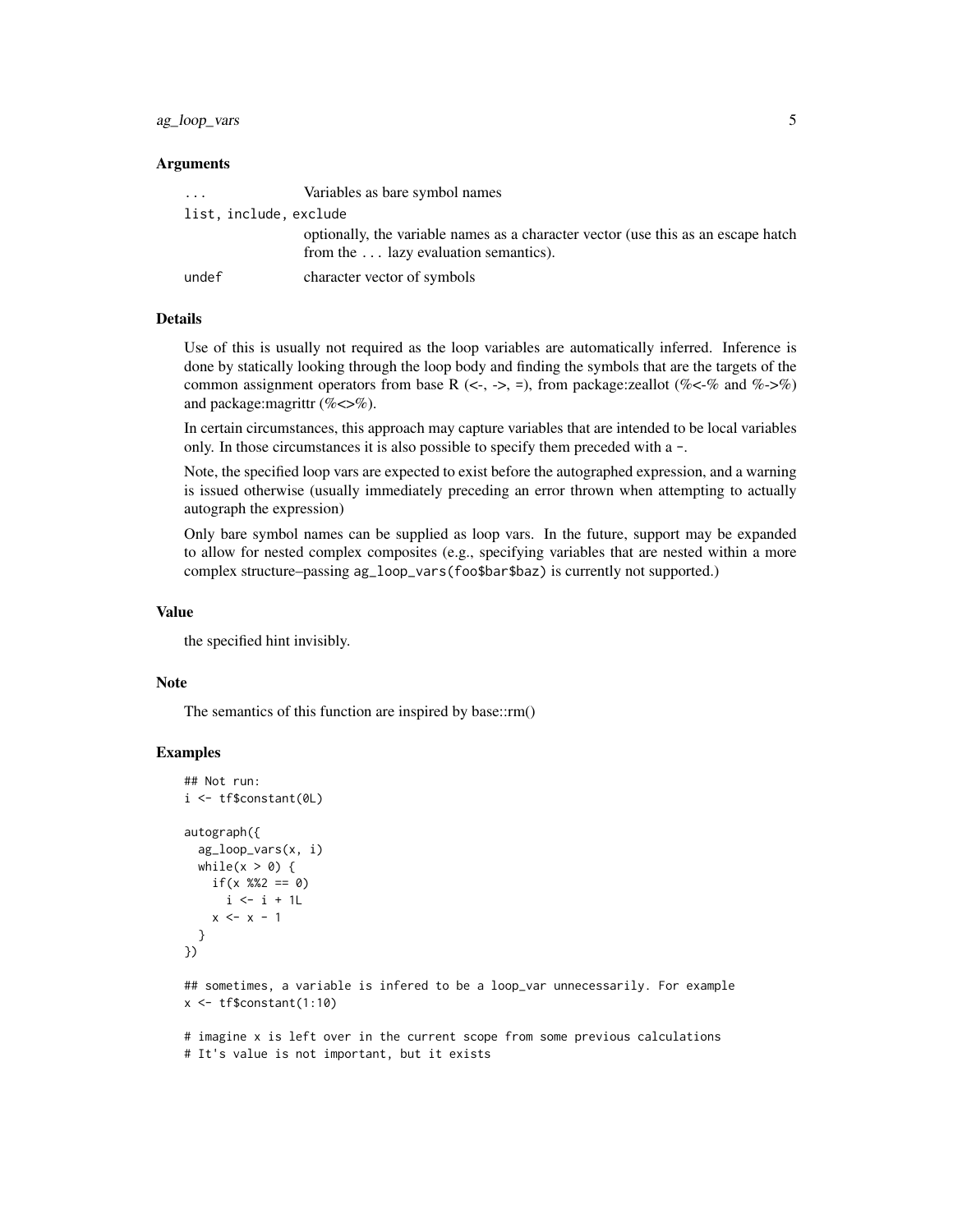```
autograph({
 for(i in tf$constant(1:6)) {
   x \le -i * itf$print(x)
 }
})
# this will throw an error because `x` was infered to be a `loop_var`,
# but it's shape witin the loop body is different from what it was before.
# there are two solutions to prevent `x` from being captured as a loop_var
## 1) remove `x` from the current scope like so:
rm(x)## 2) provide a hint like so:
ag_loop_vars(-x)
## if your variable names are being dynamically generated, there is an
## escape hatch for the lazy evaluation semantics of ...
ag_loop_vars(exclude = "x")
## End(Not run)
```
<span id="page-5-1"></span>ag\_name *Specify a tensor name*

#### Description

This can be used before any autographed expression that results in the creation of a tensor or op graph node. This can be used before for (both with tensors and datasets), while, and if statements.

#### Usage

ag\_name(x)

#### Arguments

x A string

#### Value

x, invisibly

```
## Not run:
## when you're in graph mode. (e.g, tf$executing_eagerly == FALSE)
ag_name("main-training-loop")
for(elem in dataset) ...
## End(Not run)
```
<span id="page-5-0"></span>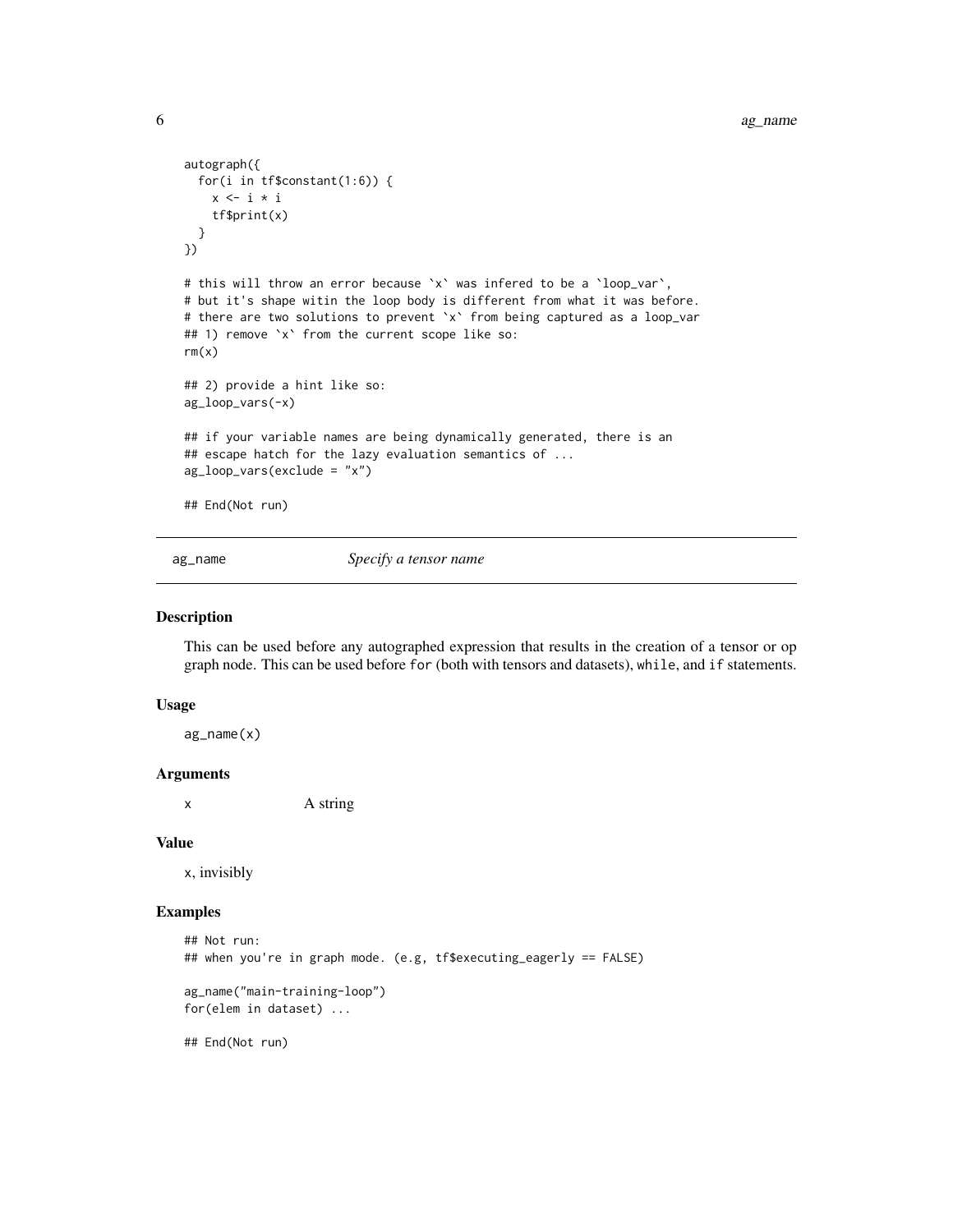<span id="page-6-0"></span>

#### Description

See https://www.tensorflow.org/versions/r2.0/api\_docs/python/tf/while\_loop for additional details.

#### Usage

```
ag_while_opts(
  ...,
  shape_invariants = NULL,
 parallel_iterations = 10L,
 back_prop = TRUE,
  swap_memory = FALSE,
  maximum_iterations = NULL
\mathcal{L}
```
# Arguments

| $\cdots$            | Ignored, used to ensure all arguments supplied are named.                                                      |  |
|---------------------|----------------------------------------------------------------------------------------------------------------|--|
| shape_invariants    |                                                                                                                |  |
|                     | The shape invariants for the loop variables.                                                                   |  |
| parallel_iterations |                                                                                                                |  |
|                     | The number of iterations allowed to run in parallel. It must be a positive integer.                            |  |
| back_prop           | Deprecated (optional). FALSE disables support for back propagation. Prefer<br>using tf\$stop_gradient instead. |  |
| swap_memory         | Whether GPU-CPU memory swap is enabled for this loop.                                                          |  |
| maximum_iterations  |                                                                                                                |  |
|                     | Optional maximum number of iterations of the while loop to run. If provided,                                   |  |
|                     | the cond output is AND-ed with an additional condition ensuring the number of                                  |  |
|                     | iterations executed is no greater than maximum_iterations.                                                     |  |

#### Value

'NULL" invisibly, called for it's side effect.

# Note

Use [ag\\_name\(\)](#page-5-1) to supply name and [ag\\_loop\\_vars\(\)](#page-3-1) to supply loop\_vars directly.

This is only applicable when autograph in graph mode, otherwise this has no effect.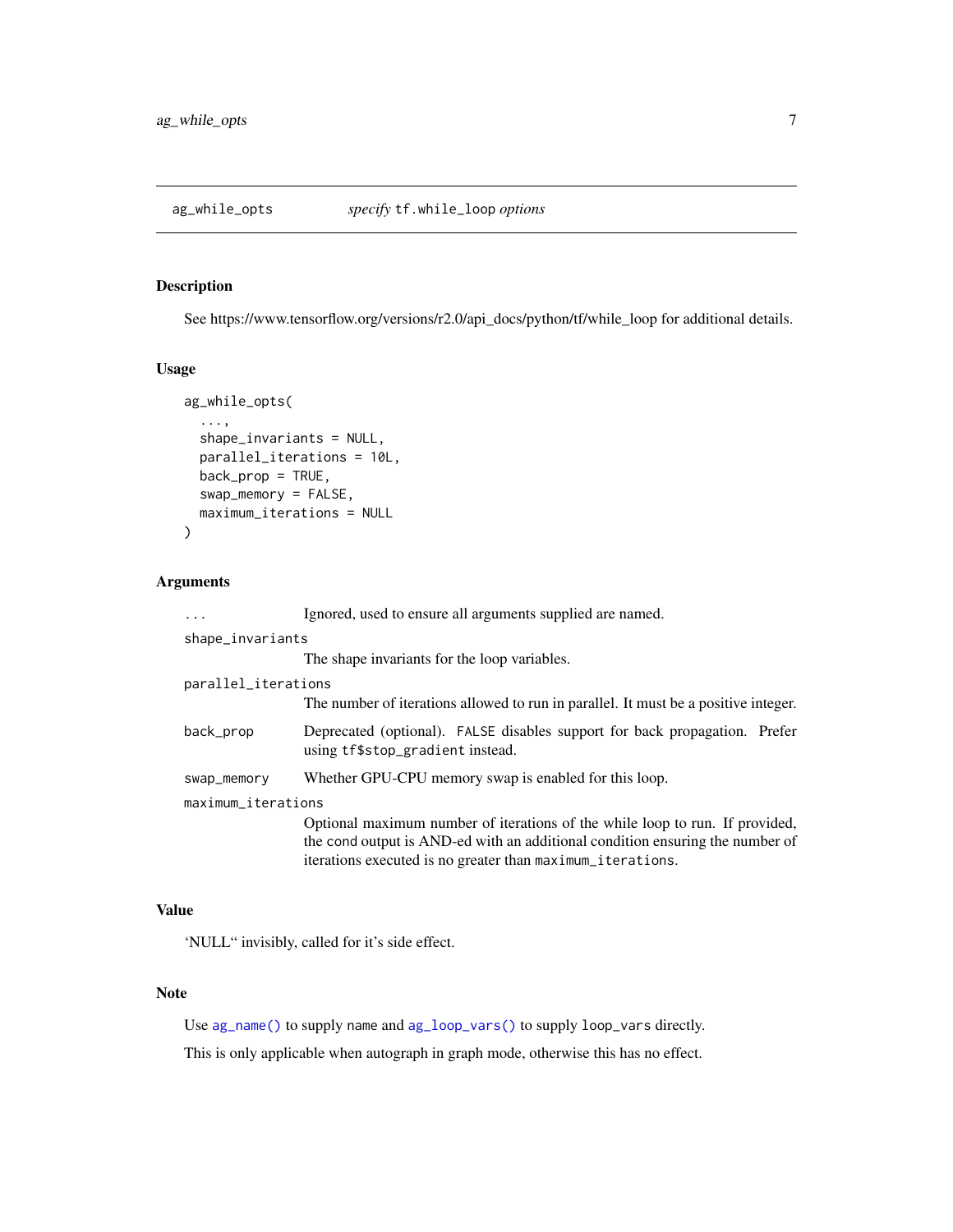#### 8 autographic contracts of the contracts of the contracts of the contracts of the contracts of the contracts of the contracts of the contracts of the contracts of the contracts of the contracts of the contracts of the cont

#### Examples

```
## Not run:
## use tf_function() to enter graph mode:
tf_function(autograph(function(n) {
 ag_name("silly-example")
 ag_while_opts(back_prop = FALSE)
 while(n > 0)
   n \leq -n - 1}))
## End(Not run)
```
#### autograph *Autograph R code*

# Description

Note, this documentation page is meant to serve as a technical reference, not an introduction to autograph. For the latter, please visit the documentation website: (https://t-kalinowski.github.io/tfautograph/) or see the package vignettes.

#### Usage

autograph(x)

# Arguments

x a function supplied as a bare symbol, or an expression

#### Value

if x is a function, then the the same function with a new parent environment, package:  $t$  fautograph: ag\_mask, which is the autograph mask that contains implementations of R control flow primitives that are capable of handling tensorflow tensors. The parent of the package:tfautograph:ag\_mask in turn is the original environment of x.

if  $x$  is an expression, then that expression is evaluated in a special environment with the autograph mask ag\_mask active. If the result of that expression included local assignment or modifications of variables, (for example, via <-), those modified variables are then exported into the current frame. The return value of the expression is then returned.

<span id="page-7-0"></span>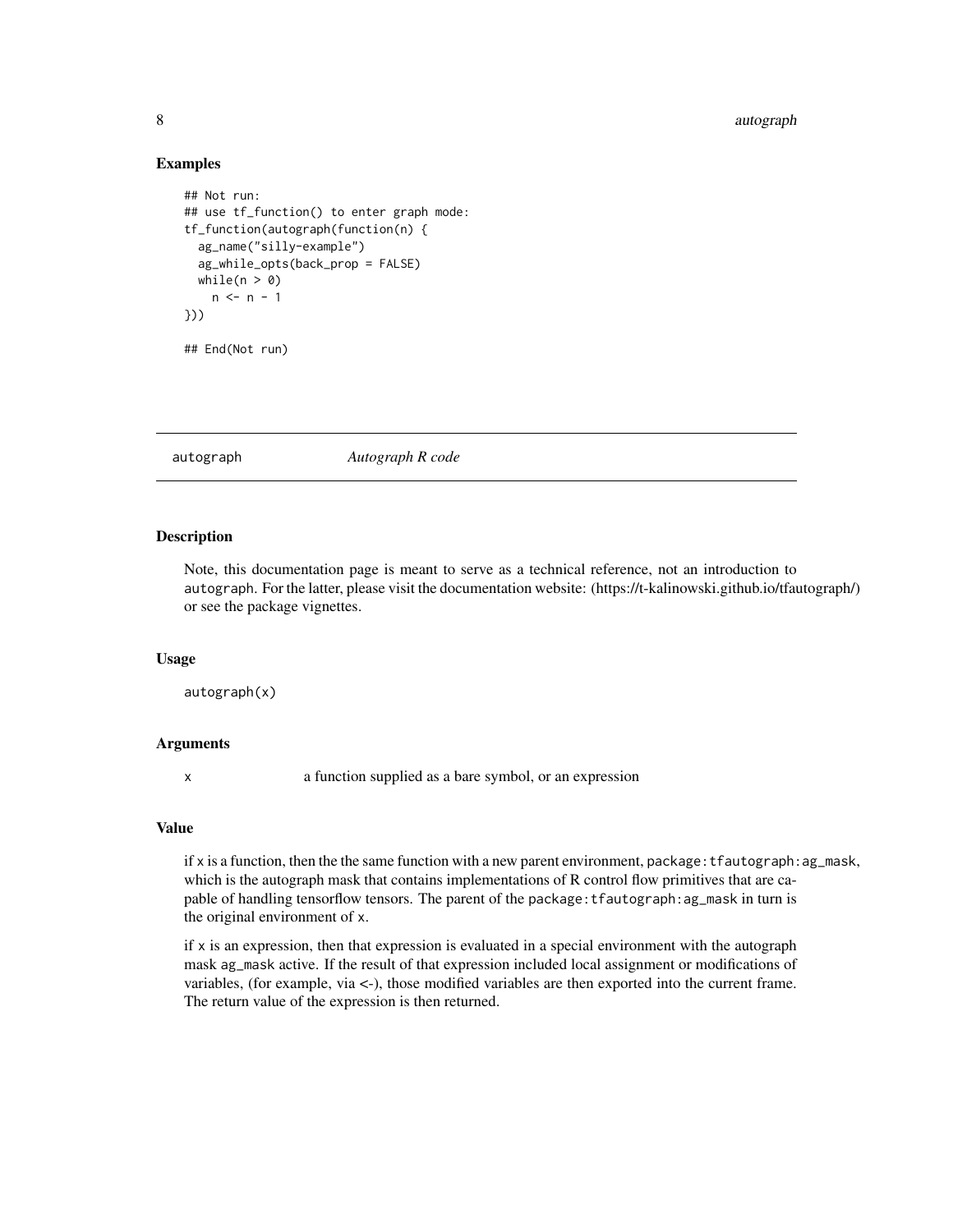<span id="page-8-0"></span>tf\_assert *tf\_assert*

# Description

A thin wrapper around tf\$Assert() that automatically constructs an informative error message (passed on to data argument), which includes the expression passed to condition, the values of the symbols found in the expression, as well as the full R call stack at the time the tf\$Assert() node is created.

# Usage

```
tf_assert(
  condition,
  ...,
  expr = substitute(condition),
  summarize = NULL,
  name = NULL
\mathcal{L}
```
# Arguments

| condition               | A boolean tensor                                                                                                                                                                  |
|-------------------------|-----------------------------------------------------------------------------------------------------------------------------------------------------------------------------------|
| $\cdot$ $\cdot$ $\cdot$ | Additional elements passed on to data. (e.g. an informative error message as a<br>string, additional tensor values that might be useful to have in the error message,<br>$etc.$ ) |
| expr                    | A language object, provided in case condition is already computed prior to the<br>call                                                                                            |
| summarize               | Print this many entries of each tensor.                                                                                                                                           |
| name                    | A name for this operation (optional).                                                                                                                                             |

```
## Not run:
x <- tf$constant(-1)
try(tf_assert(x > 0, "oopsies! x must be greater than 0"))
## End(Not run)
```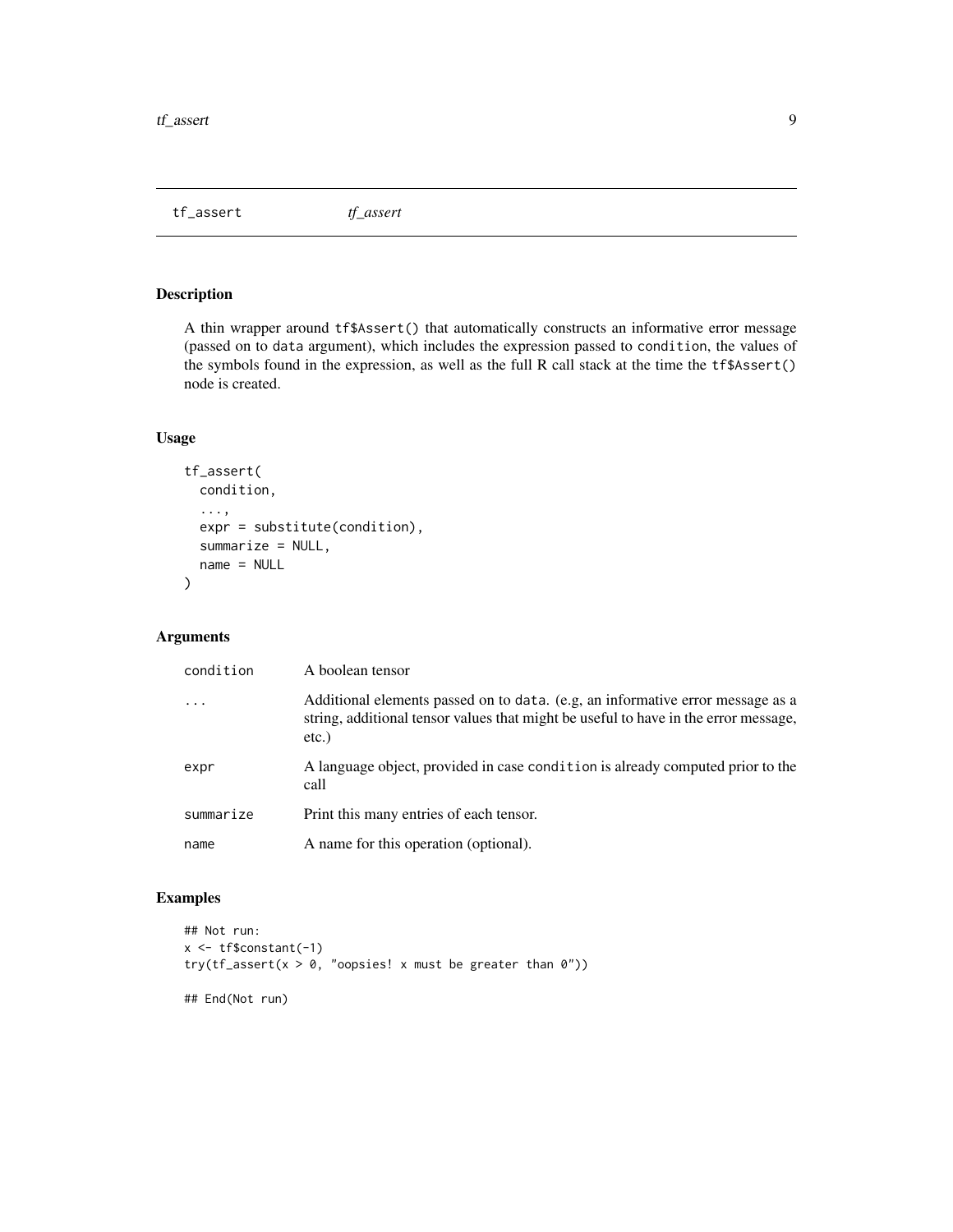# <span id="page-9-0"></span>tf\_case *tf.case*

#### Description

This is a minimal wrapper around tf.case() that allows you to supply the pred\_fn\_pairs using the ~.

#### Usage

```
tf_case(
  ...,
 pred_fn\_pairs = list(...),default = NULL,exclusive = FALSE,
 name = "case"
)
```
# Arguments

| $\ldots$ , pred_fn_pairs |                                                                                                                                                                                                                                                                     |
|--------------------------|---------------------------------------------------------------------------------------------------------------------------------------------------------------------------------------------------------------------------------------------------------------------|
|                          | a list pred fn pairs supplied with the $\sim$ like so: pred $\sim$ fn body                                                                                                                                                                                          |
| default                  | a function, optionally specified with the $\sim$ , (or something coercible to a function<br>$via$ as. function())                                                                                                                                                   |
| exclusive                | bool, whether to evaluate all preds and ensure only one is true. If FALSE (the<br>default), then the preds are evaluated in the order supplied until the first TRUE<br>value is encountered (effectively, acting as an if $($ ) else if $($ )  else if $($ )  chain |
| name                     | a string, passed on to tf.case()                                                                                                                                                                                                                                    |

#### Value

The result from tf\$case()

```
## Not run:
fizz_buzz_one <- function(x) {
  tf_case(
    x %% 15 == 0 ~ "FizzBuzz",
   x \, 8\% \, 5 == 0 \sim "Buzz",x \, %\, 3 = 0 \sim "Fizz",default = \sim tf$as_string(x, precision = 0L)
 )
}
fn <- tf_function(autograph(function(n) {
 for(e in tf$range(n))
    tf$print(fizz_buzz_one(e))
```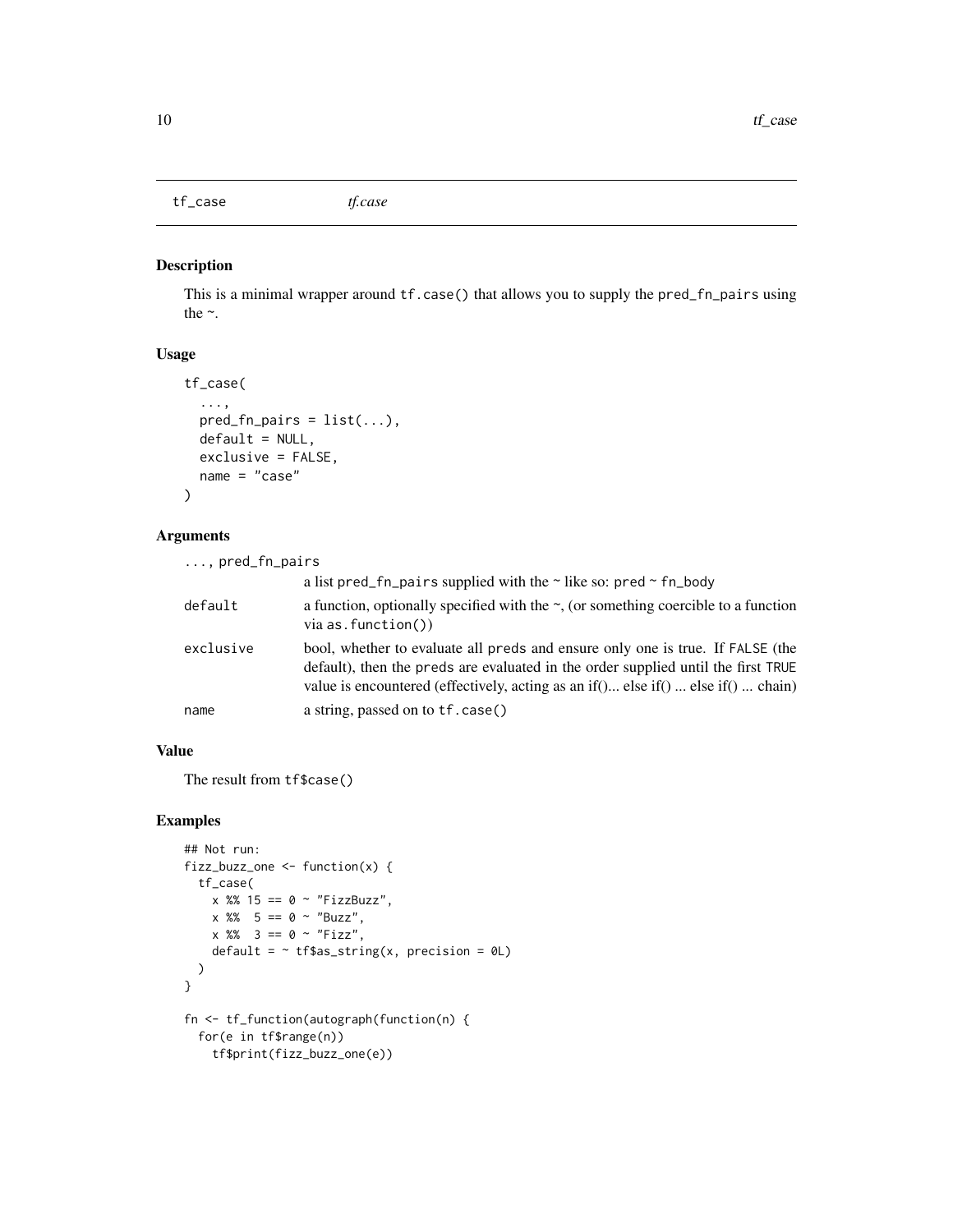#### <span id="page-10-0"></span> $t f_{\text{cond}}$  11

})) x <- tf\$constant(16)  $fn(x)$ ## End(Not run)

tf\_cond *tf.cond*

#### Description

This is a minimal wrapper around tf\$cond() that allows you to supply true\_fn and false\_fn as lambda functions defined using the tilde  $\sim$ .

#### Usage

tf\_cond(pred, true\_fn, false\_fn, name = NULL)

# Arguments

| pred             | R logical or a tensor.                                                               |
|------------------|--------------------------------------------------------------------------------------|
| true_fn.false_fn |                                                                                      |
|                  | $a \sim$ function, a function, or something coercible to a function via as, function |
| name             | a string, passed on to tf.cond()                                                     |

# Value

if cond is a tensor, then the result of tf.cond(). Otherwise, if pred is an EagerTensor or an R logical, then the result of either true\_fn() or false\_fn()

#### Note

in Tensorflow version 1, the strict keyword argument is supplied with a value of TRUE (different from the default)

# Examples

```
## Not run:
## square if positive
# using tf$cond directly:
raw \le function(x) tf$cond(x > 0, function() x * x, function() x)
# using tf_cond() wrapper
tilde \le function(x) tf_cond(x > 0, \sim x \star x, \sim x)
```
## End(Not run)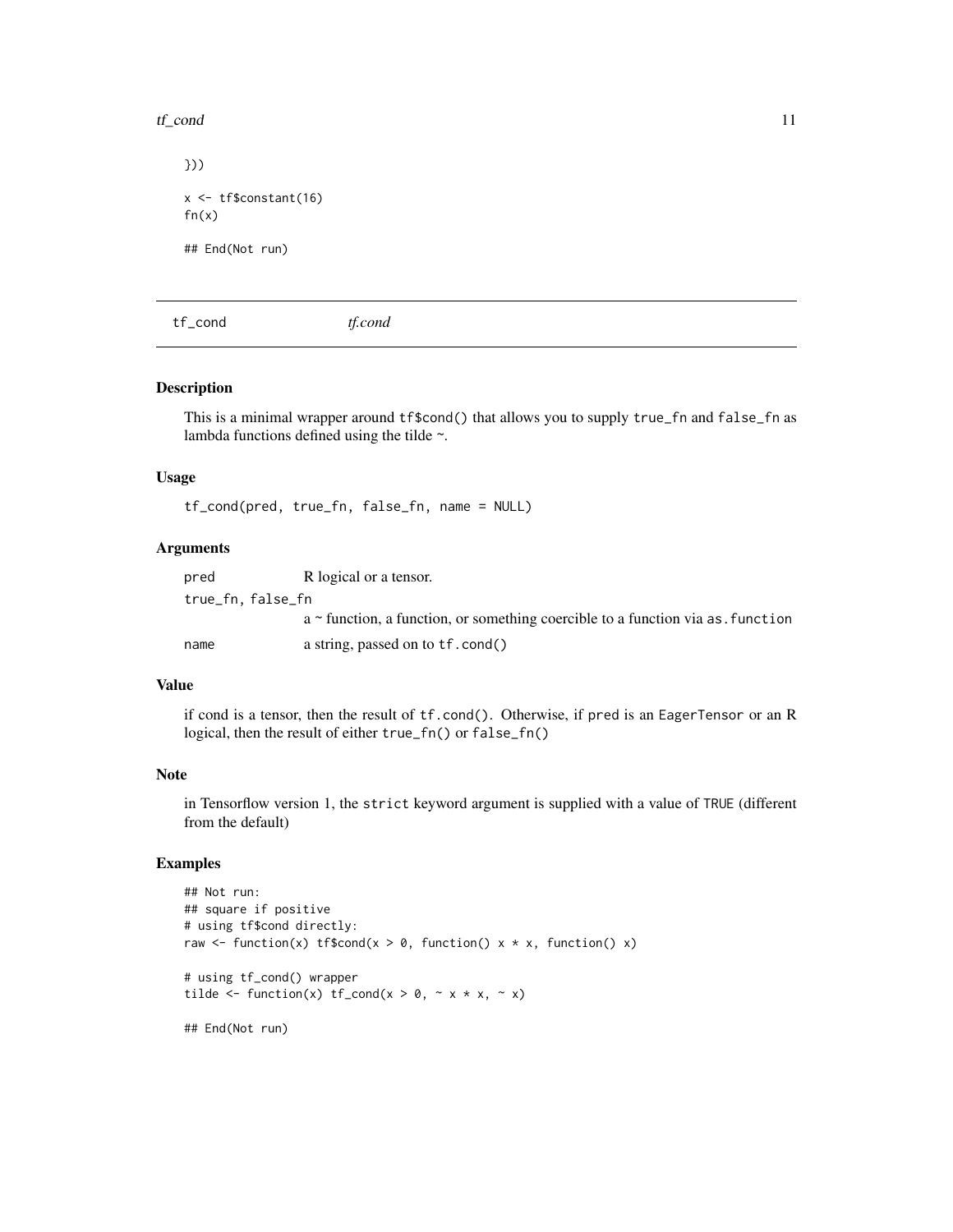#### <span id="page-11-0"></span>Description

Thin wrapper around tf.map\_fn() with the following differences:

- accepts purrr style ~ lambda syntax to define function fn.
- The order of elems and fn is switched to make it more pipe %>% friendly and consistent with R mappers lapply() and purrr::map().

# Usage

```
tf_map(
 elems,
  fn,
 dtype = NULL,
 parallel_iterations = NULL,
 back_prop = TRUE,
  swap_memory = FALSE,
 infer_shape = TRUE,
 name = NULL
\mathcal{L}
```
# Arguments

| A tensor or (possibly nested) sequence of tensors, each of which will be un-<br>packed along their first dimension. The nested sequence of the resulting slices<br>will be applied to fn.                                                                                                                                                                                                                                                                              |  |  |
|------------------------------------------------------------------------------------------------------------------------------------------------------------------------------------------------------------------------------------------------------------------------------------------------------------------------------------------------------------------------------------------------------------------------------------------------------------------------|--|--|
| An R function, specified using pur $r$ style $\sim$ syntax, a character string, a python<br>function (or more generally, any python object with a _call_ method) or any-<br>thing coercible via as. function(). The function will be be called with one<br>argument, which will have the same (possibly nested) structure as elems. Its<br>output must return the same structure as dtype if one is provided, otherwise it<br>must return the same structure as elems. |  |  |
| (optional) The output type(s) of fn. If fn returns a structure of Tensors differing<br>from the structure of elems, then dtype is not optional and must have the same<br>structure as the output of fn.                                                                                                                                                                                                                                                                |  |  |
| parallel_iterations                                                                                                                                                                                                                                                                                                                                                                                                                                                    |  |  |
| (optional) The number of iterations allowed to run in parallel. When graph<br>building, the default value is 10. While executing eagerly, the default value is<br>set to 1.                                                                                                                                                                                                                                                                                            |  |  |
| (optional) True enables support for back propagation.                                                                                                                                                                                                                                                                                                                                                                                                                  |  |  |
| (optional) True enables GPU-CPU memory swapping.                                                                                                                                                                                                                                                                                                                                                                                                                       |  |  |
| (optional) False disables tests for consistent output shapes.                                                                                                                                                                                                                                                                                                                                                                                                          |  |  |
| (optional) Name prefix for the returned tensors.                                                                                                                                                                                                                                                                                                                                                                                                                       |  |  |
|                                                                                                                                                                                                                                                                                                                                                                                                                                                                        |  |  |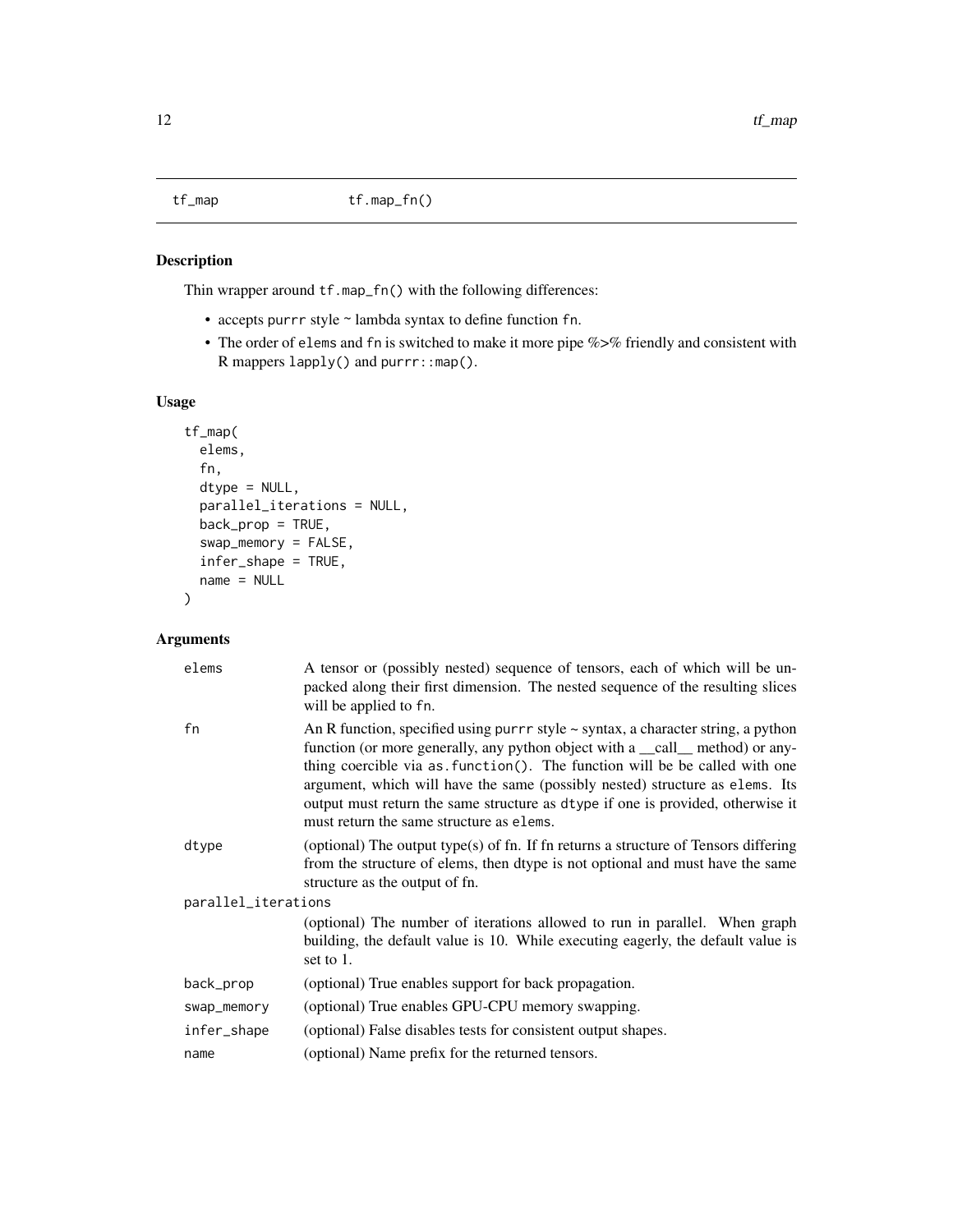#### <span id="page-12-0"></span> $tf\_switch$  13

# Value

A tensor or (possibly nested) sequence of tensors. Each tensor packs the results of applying fn to tensors unpacked from elems along the first dimension, from first to last.

tf\_switch *tf.switch\_case*

# Description

tf.switch\_case

#### Usage

```
tf_switch(
 branch_index,
  ...,
 branch_fns = list(...),default = NULL,name = "switch_case"
)
```
#### Arguments

| branch_index          | an integer tensor                                                                                                                  |
|-----------------------|------------------------------------------------------------------------------------------------------------------------------------|
| $\ldots$ , branch_fns |                                                                                                                                    |
|                       | a list of function bodies specified with a $\sim$ , optionally supplied with a branch<br>index on the left hand side. See examples |
| default               | A function defined with a $\sim$ , or something coercible via 'as.function()"                                                      |
| name                  | a string, passed on to tf. switch_case()                                                                                           |
|                       |                                                                                                                                    |

#### Value

The result from tf.switch\_case()

# Examples

```
## Not run:
tf_pow <- tf_function(function(x, pow) {
  tf_switch(pow,
  0 \sim 1,
  1 - x,
  2 - x * x,3 \sim x * x * x,default = ~ -1)})
```
# can optionally also omit the left hand side int, in which case the order of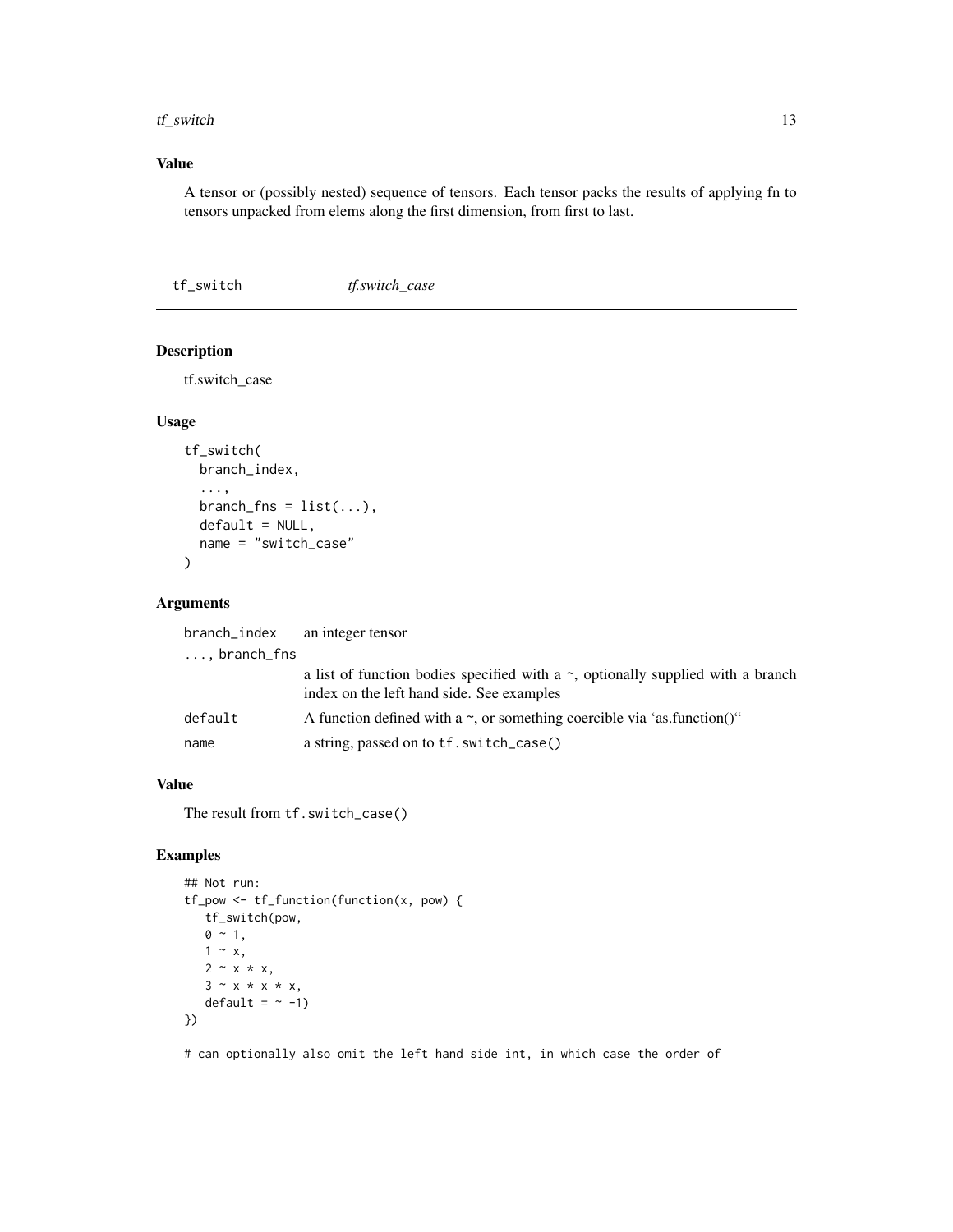```
# the functions is used.
tf_{pow} \leftarrow function(x, pow) {
  tf_switch(pow,
             ~\sim~1,
             ~\sim~ x,
             ~\sim x ~\star x,
             ~ x * x * x,
             default = ~1)}
# supply just some of the ints to override the default order
tf_pow <- function(x, pow) {
  tf_switch(pow,
             3 \sim x * x * x,
             2 - x * x,~\sim~1,
             ~\sim~x,default = ~1)}
# A slightly less contrived example:
tf_norm <- tf_function(function(x, l) {
  tf_switch(l,
             0 ~ tf$reduce_sum(tf$cast(x != 0, tf$float32)), # L0 norm
             1 ~ tf$reduce_sum(tf$abs(x)), # L1 norm<br>2 ~ tf$sqrt(tf$reduce_sum(tf$square(x))), # L2 norm
             2 \sim \text{tf}\$sqrt(tf$reduce_sum(tf$square(x))),
             default = \sim tf$reduce_max(tf$abs(x))) # L-infinity norm
})
## End(Not run)
```
view\_function\_graph *Visualizes the generated graph*

#### Description

Visualizes the generated graph

#### Usage

```
view_function_graph(
  fn,
  args,
  ...,
 name = deparse(substitute(fn)),
 profiler = FALSE,
 concrete_fn = do.call(fn$get_concrete_fn, args),
  graph = concrete_fn$graph
\mathcal{E}
```
<span id="page-13-0"></span>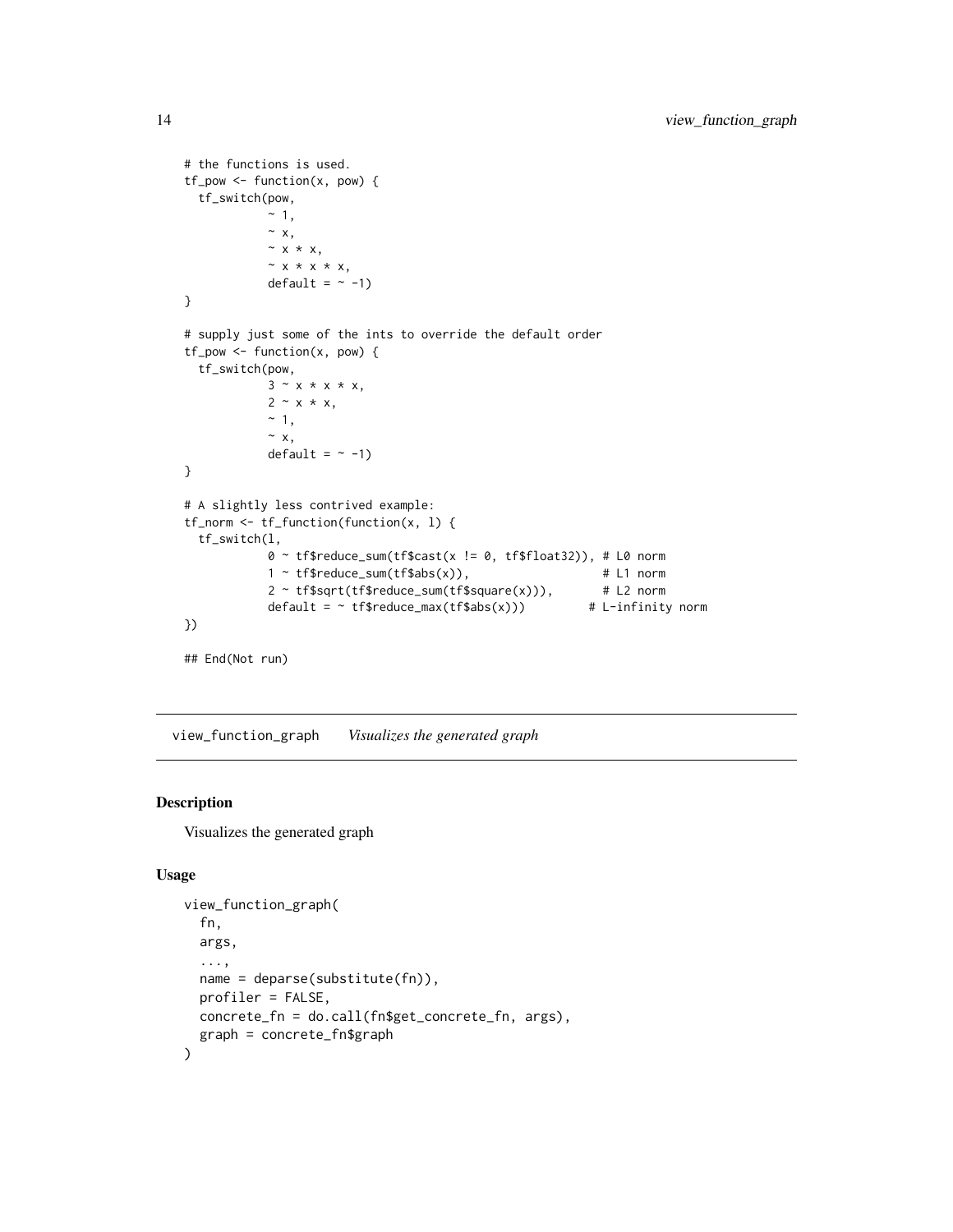# <span id="page-14-0"></span>Arguments

| fn          | TensorFlow function (returned from tf. function())                                             |
|-------------|------------------------------------------------------------------------------------------------|
| args        | arguments passed to fun                                                                        |
| .           | other arguments passed to tensorflow:: tensorboard()                                           |
| name        | string, provided to tensorboard                                                                |
| profiler    | logical, passed on to tf. compat. v2. summary. trace_on() (only used in eager<br>mode)         |
| concrete_fn | a ConcreteFunction (only used in graph mode, ignored with a warning if exe-<br>cuting eagerly) |
| graph       | a tensorflow graph (only used in graph mode, ignored with a warning if execut-<br>ing eagerly) |

# Examples

```
## Not run:
fn \leq tf_function(function(x) autograph(if(x > 0) x * x else x))
view_function_graph(fn, list(tf$constant(5)))
```
## End(Not run)

[[<-.tensorflow.python.ops.tensor\_array\_ops.TensorArray TensorArray.write()

# Description

```
TensorArray.write()
```
#### Usage

```
## S3 replacement method for class 'tensorflow.python.ops.tensor_array_ops.TensorArray'
ta[[i, ..., name = NULL]] <- value
```
# Arguments

| ta      | a tensorflow TensorArray                               |
|---------|--------------------------------------------------------|
| i       | something castable to an int32 scalar tensor. 0-based. |
| $\cdot$ | Error if anything is passed to $\dots$                 |
| name    | A scalar string, name of the op                        |
| value   | The value to write.                                    |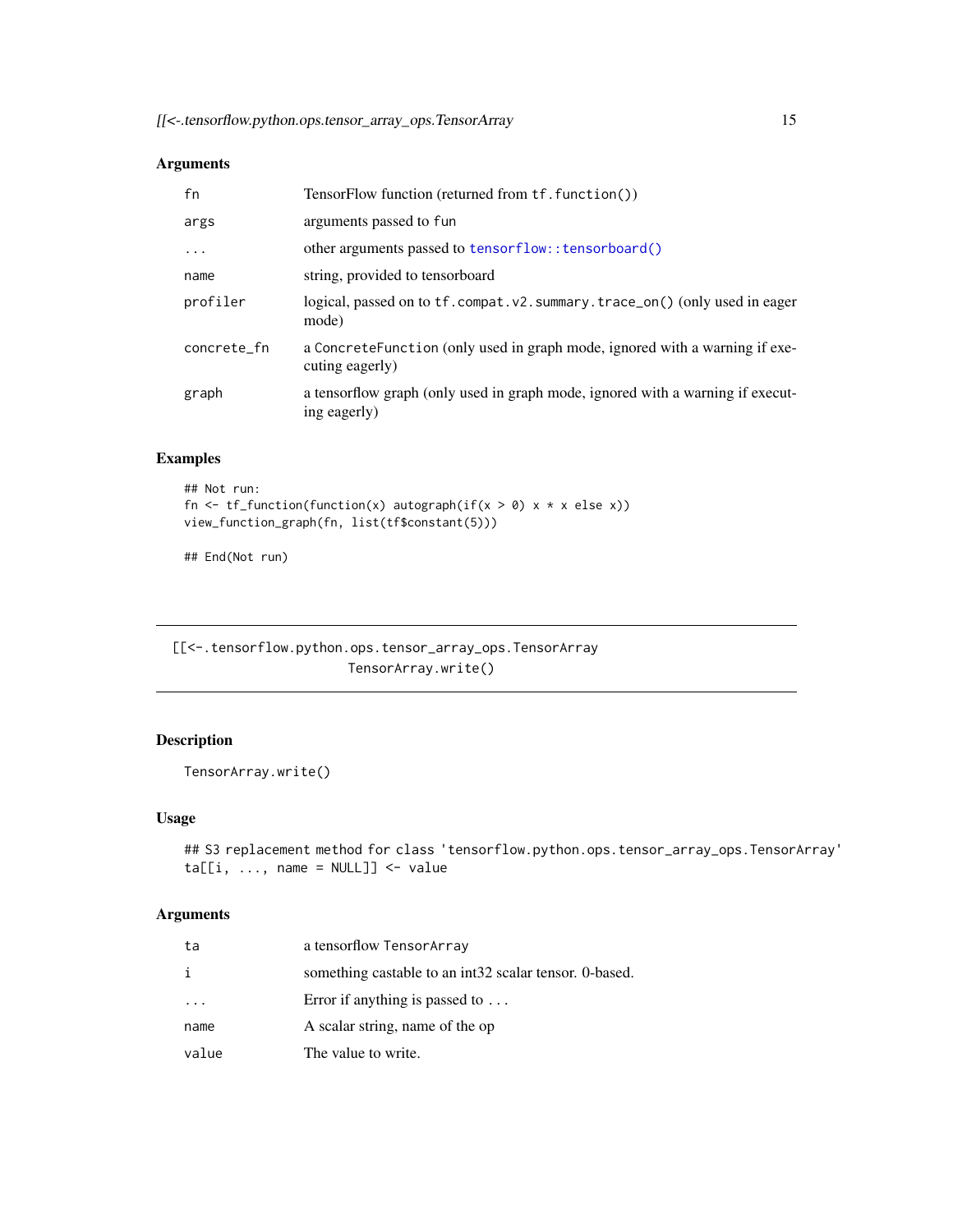# Examples

```
## Not run:
ta <- tf$TensorArray(tf$float32, size = 5L)
for(i in 0:4)
 ta[[i]] <- i
ta$stack()
# You can use this to grow objects in graph mode
accuracies_log <- tf$TensorArray(tf$float32, size = 0L, dynamic_size=TRUE)
for(epoch in 0:4)
 accuracies_log[[epoch]] <- runif(1)
acc <- accuracies_log$stack()
acc
```
## End(Not run)